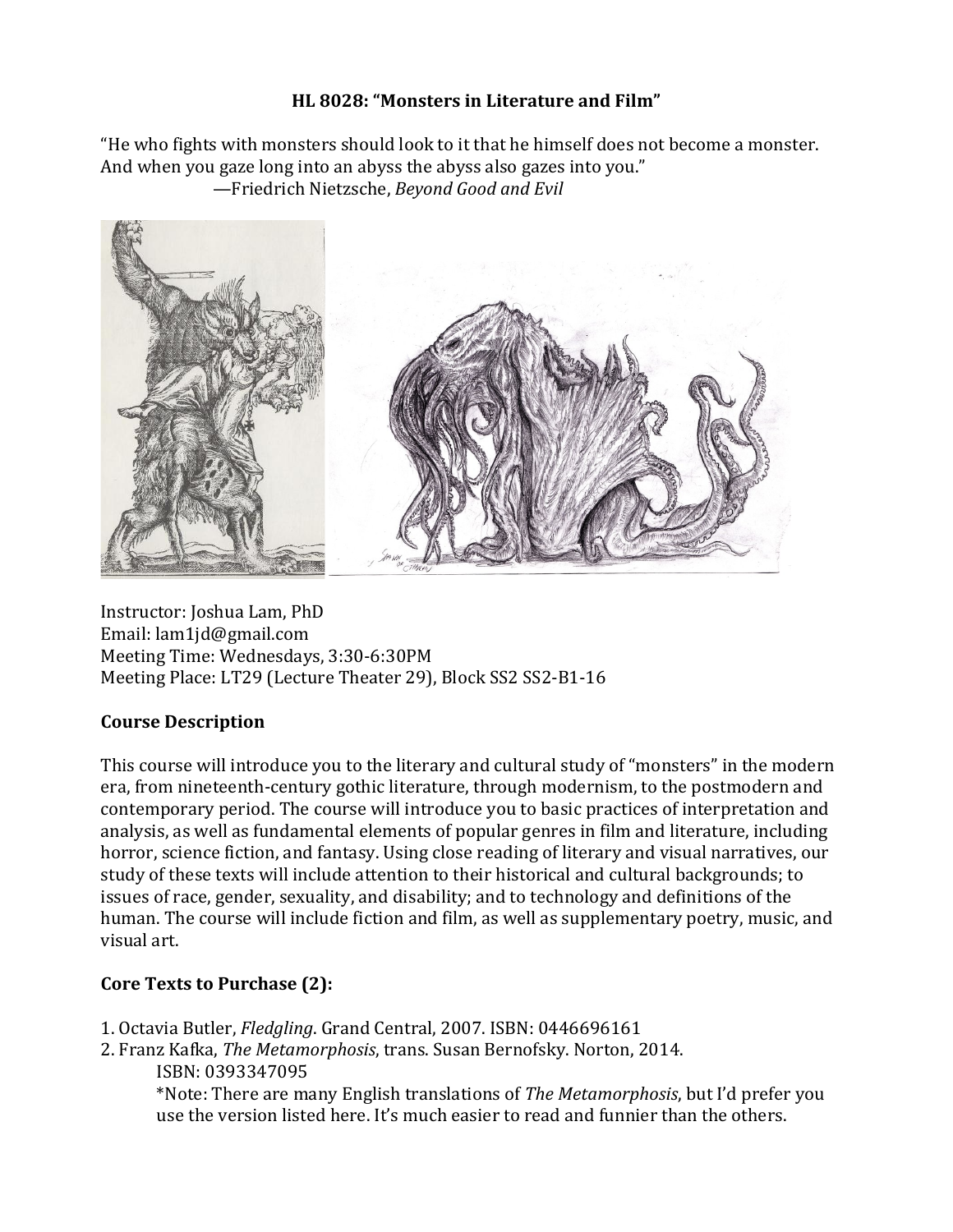#### **Core Texts to Read:**

All other required texts will be made available online (NTU Learn). Additional supplementary material (not subject to examination) may be shown or distributed in class.

#### **Core Films to View:**

\*Note: It is very important that you watch the correct version of each film. Most of these films have multiple adaptations, versions, and/or sequels. If you're procuring or watching the films yourself, take care to acquire the right one!

*District 9* (dir. Neill Blomkamp, 2009) *Mary Shelley's Frankenstein* (dir. Kenneth Branagh, 1994) *Bram Stoker's Dracula* (dir. Francis Ford Coppola, 1992) *The Fly* (dir. David Cronenberg, 1986) *World War Z* (dir. Marc Forster, 2013) *Godzilla [Gojira]* (dir. Ishirō Honda, 1954) *Alien* (dir. Ridley Scott, 1979)

### **Film Screenings**

If scheduling permits, I will hold screenings for the films outside of class. These will usually be held shortly after class: for example, at 6:45pm, I may screen the film required for next week's class. There will be no in-class film screenings. In other words, you are responsible for watching each of the required films on your own time, whether you're able to attend film screenings or not. Each required film is on Course Reserve in the Business Library. You may view the films in that library, or reserve a room in the library to screen the film with friends and classmates.

### **Assessment**

| Participation, Group Work, Homework | 10%  |
|-------------------------------------|------|
| Mid-Term Exam                       | 40%  |
| Final Exam                          | .50% |

#### **Exams**

Please note that the mid-term exam will be taken *in-class* on Wed., February 24. *Barring extreme and extenuating circumstances, there will be no 're-take' exams or extensions.* If you are unable to attend this class, you must let me know well in advance and make other arrangements with me—this is your responsibility.

### **Disclaimer**

Given the subject matter of this course, it should be no surprise that much of the required content will include violence, sex, horror, and things that are just plain gross. If you don't think you can handle it, you may wish to consider a different course.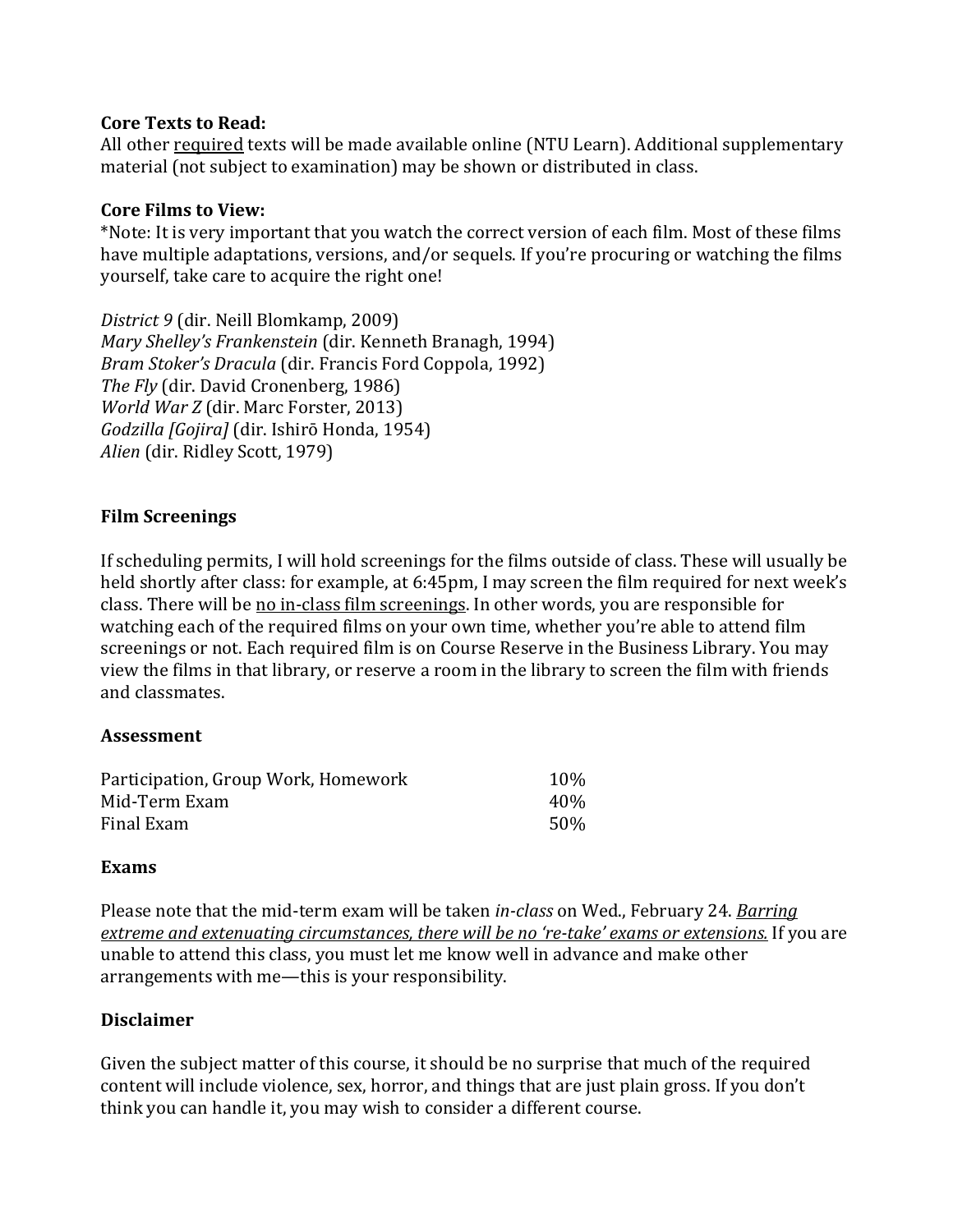### **COURSE SCHEDULE**

\*Note: The required reading and viewing listed is due on the day it is listed.

NB: I may occasionally make small adjustments to the syllabus, as I see fit. I will do my best to let you know about them beforehand—both in class and online (email or NTU Learn).

| Week           | <b>Date</b>       | <b>Required Reading</b>                      | <b>Required Viewing</b>                        |
|----------------|-------------------|----------------------------------------------|------------------------------------------------|
| $\mathbf{1}$   | Jan $13$          | Syllabus, Goals                              |                                                |
|                |                   |                                              |                                                |
|                |                   | Brothers Grimm, "Little Red Cap"             |                                                |
|                |                   | Angela Carter, "The Werewolf"                |                                                |
| $\mathbf{2}$   | Jan $20$          |                                              |                                                |
|                |                   | Angela Carter, "The Company of<br>Wolves"    |                                                |
|                |                   |                                              |                                                |
|                |                   | Terence Chua, "Faerie Tales, or Brother      |                                                |
|                |                   | Grim and Mother Gruesome's Totally           |                                                |
|                |                   | Terrific Travelling Show"                    |                                                |
|                |                   |                                              |                                                |
|                |                   | *Drop/Add ends Sun., 23 Aug.                 |                                                |
| 3              | Jan <sub>27</sub> | Mary Shelley, Frankenstein (excerpt)         | Mary Shelley's Frankenstein (Branagh,<br>1994) |
| 4              | Feb <sub>3</sub>  | Franz Kafka, The Metamorphosis               |                                                |
| 5              | <b>Feb 10</b>     | Franz Kafka, The Metamorphosis               | The Fly (Cronenberg, 1986)                     |
| 6              | <b>Feb 17</b>     | W.B. Seabrook, The Magic Island<br>(excerpt) | World War Z (Forster, 2013)                    |
| $\overline{7}$ | <b>Feb 24</b>     | <b>Mid-Term Exam</b>                         |                                                |
| <b>Recess</b>  | Mar 2             | No Class (Begin reading Fledgling)           |                                                |
| 8              | Mar 9             | Bram Stoker, Dracula (excerpt)               | Bram Stoker's Dracula (Coppola, 1992)          |
|                |                   | Octavia Butler, Fledgling (first half)       |                                                |
| 9              | <b>Mar 16</b>     | Octavia Butler, Fledgling (second half)      |                                                |
| 10             | <b>Mar 23</b>     | Maxine Hong Kingston, "No Name               |                                                |
|                |                   | Woman"                                       |                                                |
|                |                   |                                              |                                                |
|                |                   | Catherine Lim, "Alien"                       |                                                |
|                |                   | Russell Lee & Anonymous, "Fatal              |                                                |
|                |                   | Attraction"                                  |                                                |
|                |                   |                                              |                                                |
| 11             | <b>Mar 30</b>     | H.P. Lovecraft, "The Call of Cthulhu"        | Alien (Scott, 1979)                            |
| 12             | Apr 6             |                                              | Godzilla [Gojira] (Honda, 1954)                |
| 13             | Apr <sub>13</sub> |                                              | District 9 (Blomkamp, 2009)                    |

**Drop/Add ends: TBA**

**Mid-Term Exam: Wednesday, February 24 (IN CLASS, 3:30-5:30PM)**